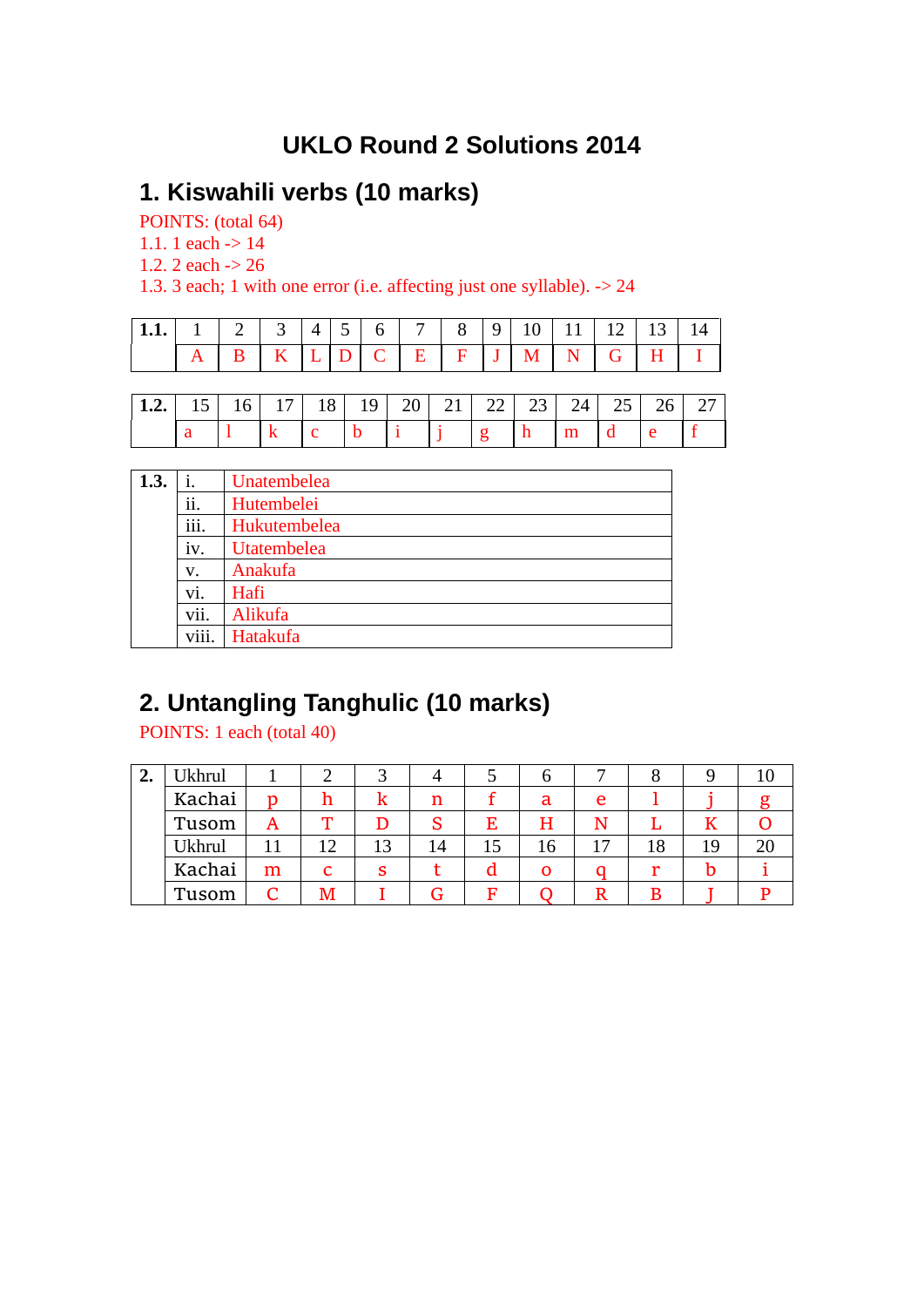# **3. Learning Yidiny (15 marks)**

POINTS: 1 each (total 24). No partial marks but ignore typos in copied 'incorrect word'

| 3. | <b>Sentence</b>  | <b>Incorrect word</b> | <b>Corrected word</b> |
|----|------------------|-----------------------|-----------------------|
|    | (a)              | nyuniny               | nyundu                |
|    | (b)              | banggaaldu            | banggaalda            |
|    | (c)              | bama                  | bamaal                |
|    | (d)              | ngayu                 | nganda                |
|    | (e)              | bamaal                | bama                  |
|    | (f)              | guluguluugu           | gulugulu              |
|    | (g)              | bama                  | bamaal                |
|    | (h)              | nganjiiny             | nganjiinda            |
|    | (i)              | biwuudu               | biwuuda               |
|    | (i)              | nyundu                | nyuniny               |
|    | $\rm(k)$         | dunguu                | dungu                 |
|    | $\left(1\right)$ | bunyaang              | bunya                 |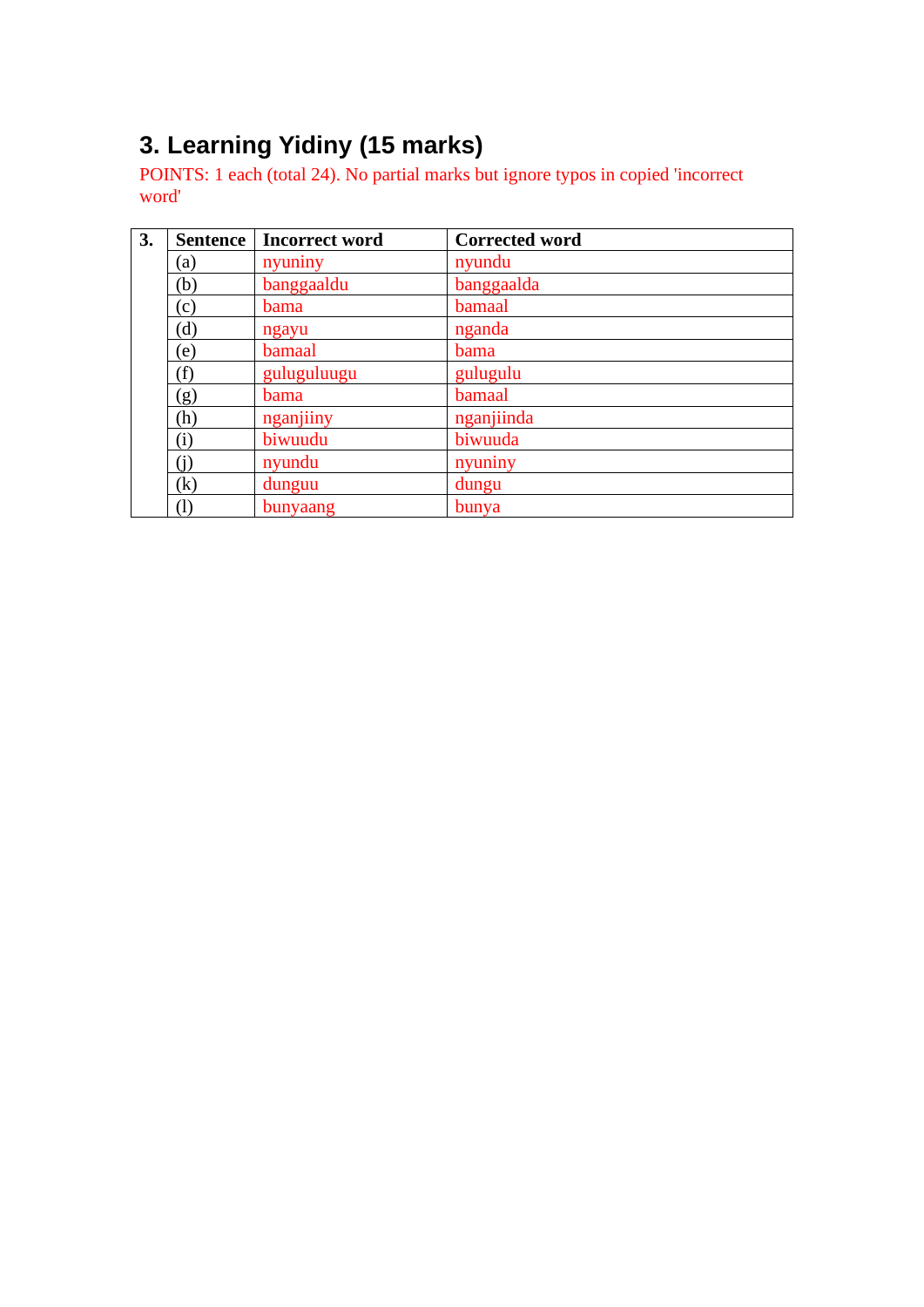## **4. Navajo gophers (15 marks)**

POINTS: 19

- 4.1: 2 each sentence; 1 for one correct cell (total 10)
- $4.2:2$
- 4.3: 2 or 4 per point as indicated, fewer for partially correct. (total 7)

| 4.1. | sentence                                     | grammatical?                                                                                                           | <b>Correction needed</b>                                                                                                                                                                                                                                                                                                                                    | <b>English translation</b><br>(after correction)                        |
|------|----------------------------------------------|------------------------------------------------------------------------------------------------------------------------|-------------------------------------------------------------------------------------------------------------------------------------------------------------------------------------------------------------------------------------------------------------------------------------------------------------------------------------------------------------|-------------------------------------------------------------------------|
|      | 19                                           | yes                                                                                                                    |                                                                                                                                                                                                                                                                                                                                                             | The dog is chasing the<br>baby. [accept<br>chased]                      |
|      | 20                                           | no                                                                                                                     | Switch order of first<br>two words. Or: Ashkii<br>tsís?ná bishish                                                                                                                                                                                                                                                                                           | The bee stung the boy.                                                  |
|      | 21                                           | yes                                                                                                                    |                                                                                                                                                                                                                                                                                                                                                             | The cat is chasing the<br>sheep. [accept<br>chased ]                    |
|      | 22                                           | yes                                                                                                                    |                                                                                                                                                                                                                                                                                                                                                             | The spider bit the<br>mouse.                                            |
| 4.2. | 23                                           | no                                                                                                                     | 1a. Switch order of<br>first two words.<br>Or: 1b. Diné wóláchíí<br>yiisxí.<br>Or: 1c. Put diné at<br>start of sentence.<br>Or: 1d. diné before<br>wóláchíí<br>Or: 2. [as in 1 and<br>also] change yiisxí to<br>biisxí.<br>The cat killed the X.' [X should be a small animal or bird of similar size to<br>cat, turkey, sheep; gah actually means rabbit.] | 1. The man killed the<br>ant.<br>2. The ant killed the<br>man.          |
| 4.3. | where:<br>More precisely:<br>6. Abstractions | • verb final $[1 \text{ points}]$<br>2. Human infants and large animals<br>3. Medium-sized animals<br>4. Small animals | • prefix 'y' to V for SOV, prefix 'b' for OSV [2 points]<br>the first of two nouns must be 'superior' to the second in a hierarchy<br>1. Adult humans and children and lightning<br>5. Natural forces other than lightning                                                                                                                                  | $adult >$ baby = large animal > small animal > insect/spider [4 points] |
|      |                                              |                                                                                                                        |                                                                                                                                                                                                                                                                                                                                                             | [7 points total]                                                        |